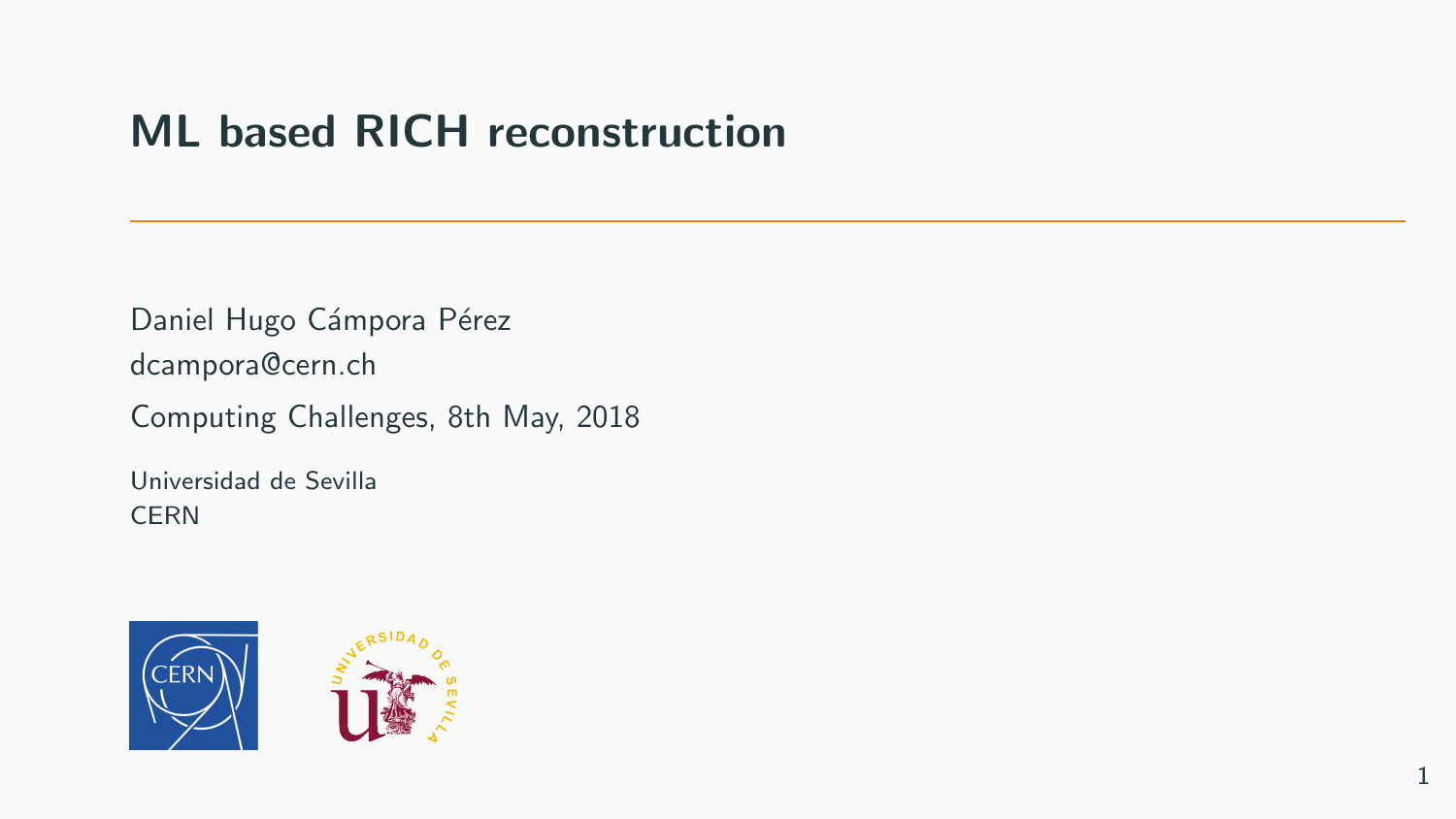## <span id="page-1-0"></span>[The RICH reconstruction](#page-1-0)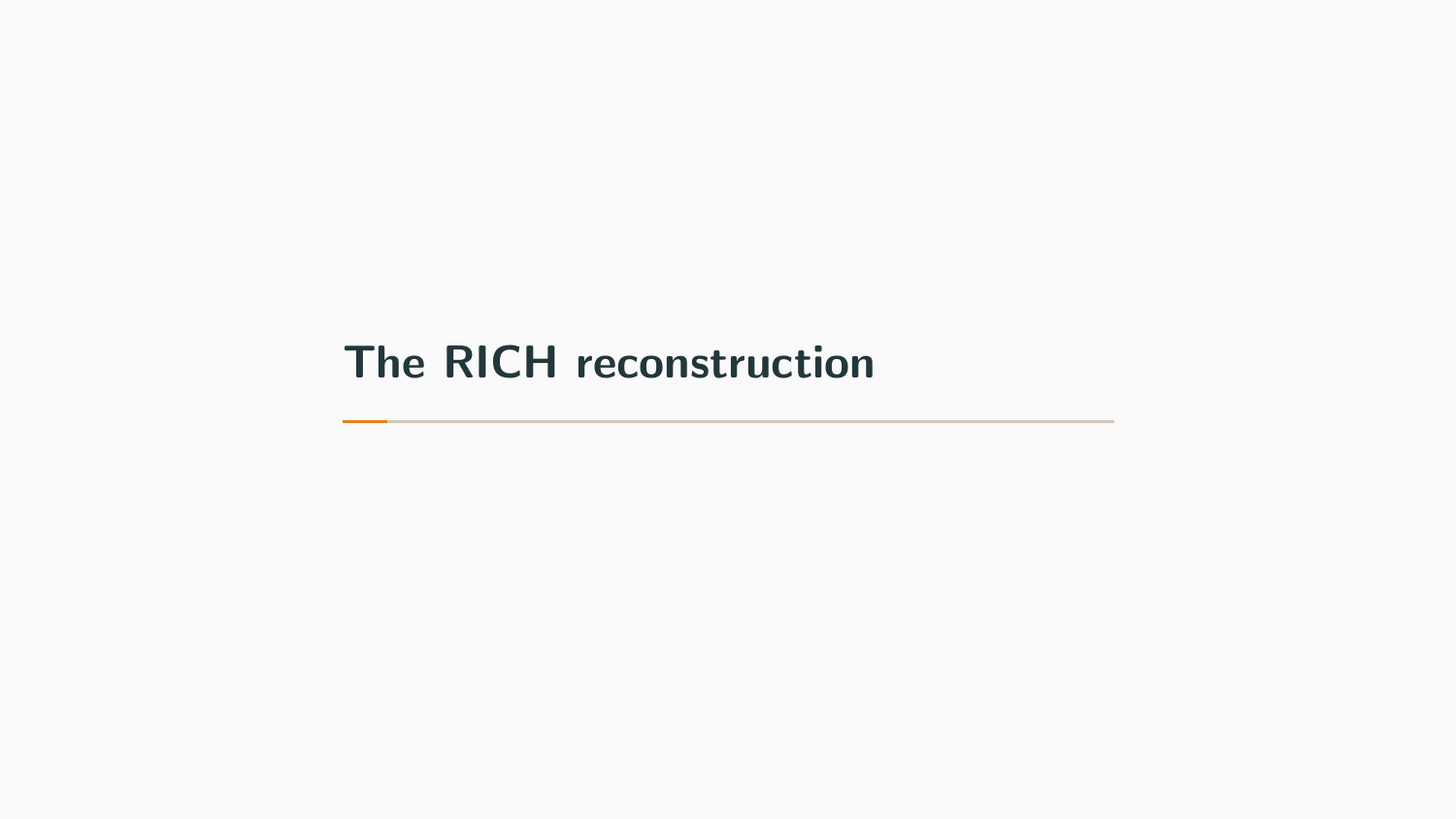### Problem formulation

#### Cherenkov radiation principle



> Theory of Cherenkov Radiation: Classical Electrodynamics by J.D.Jackson (Section 13.5)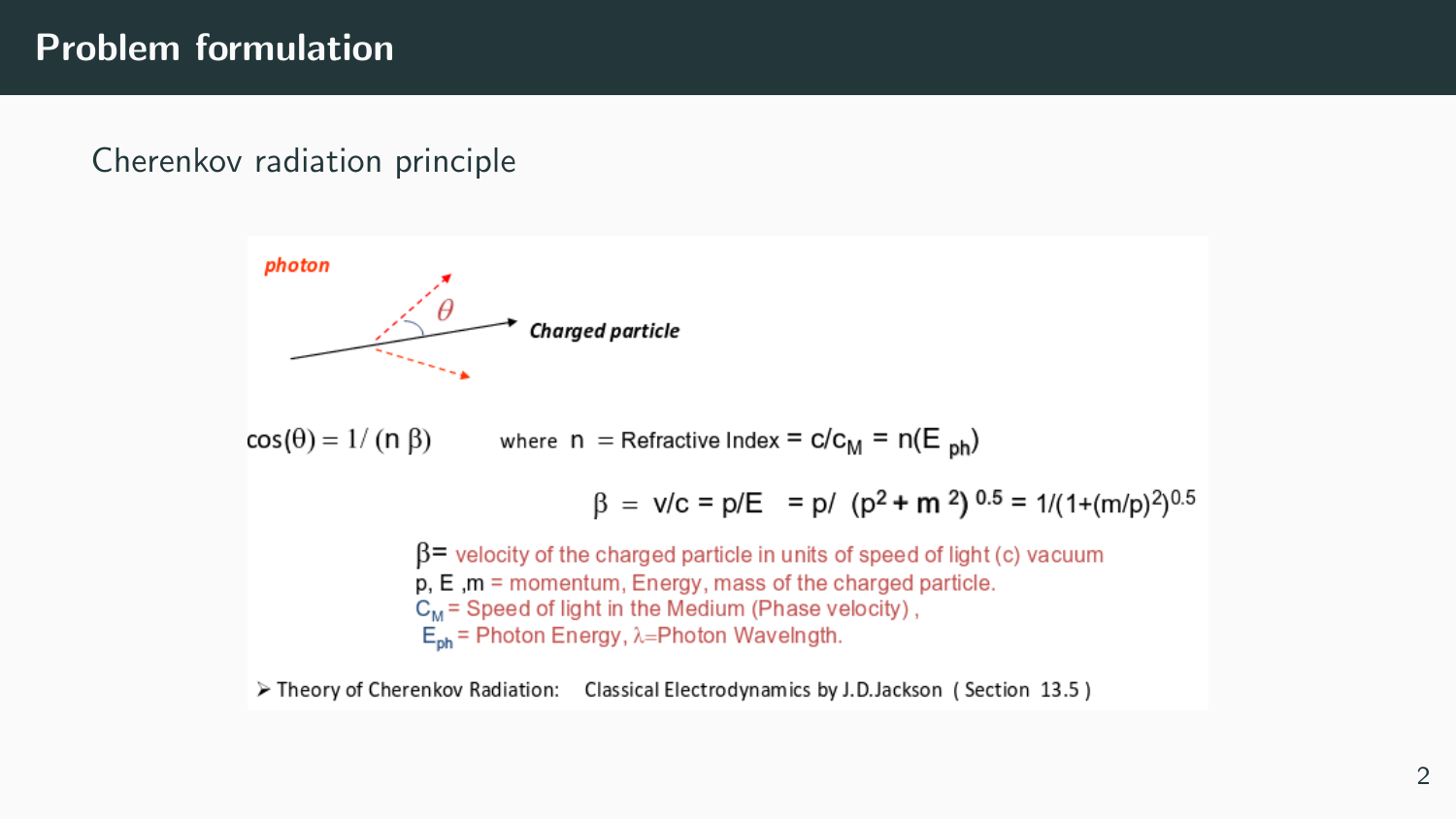In LHCb, we have two RICH detectors. Below is a schematic XZ view of RICH1:

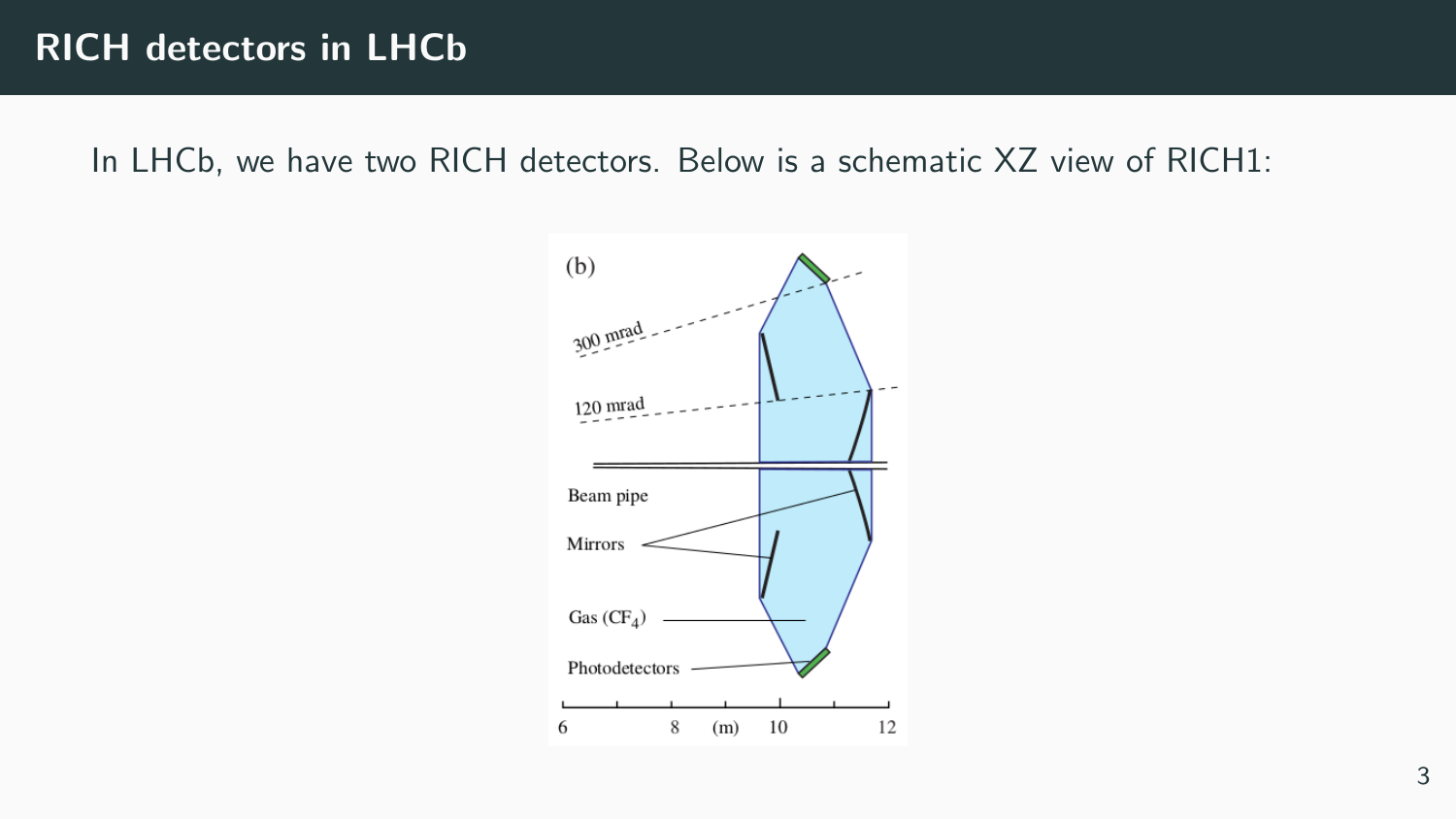### **Visually**



Figure 2.21: Simulated Cherenkov photons in the upper half of the upgraded RICH 1; (a) 3D view, (b) 2D view in the vertical plane.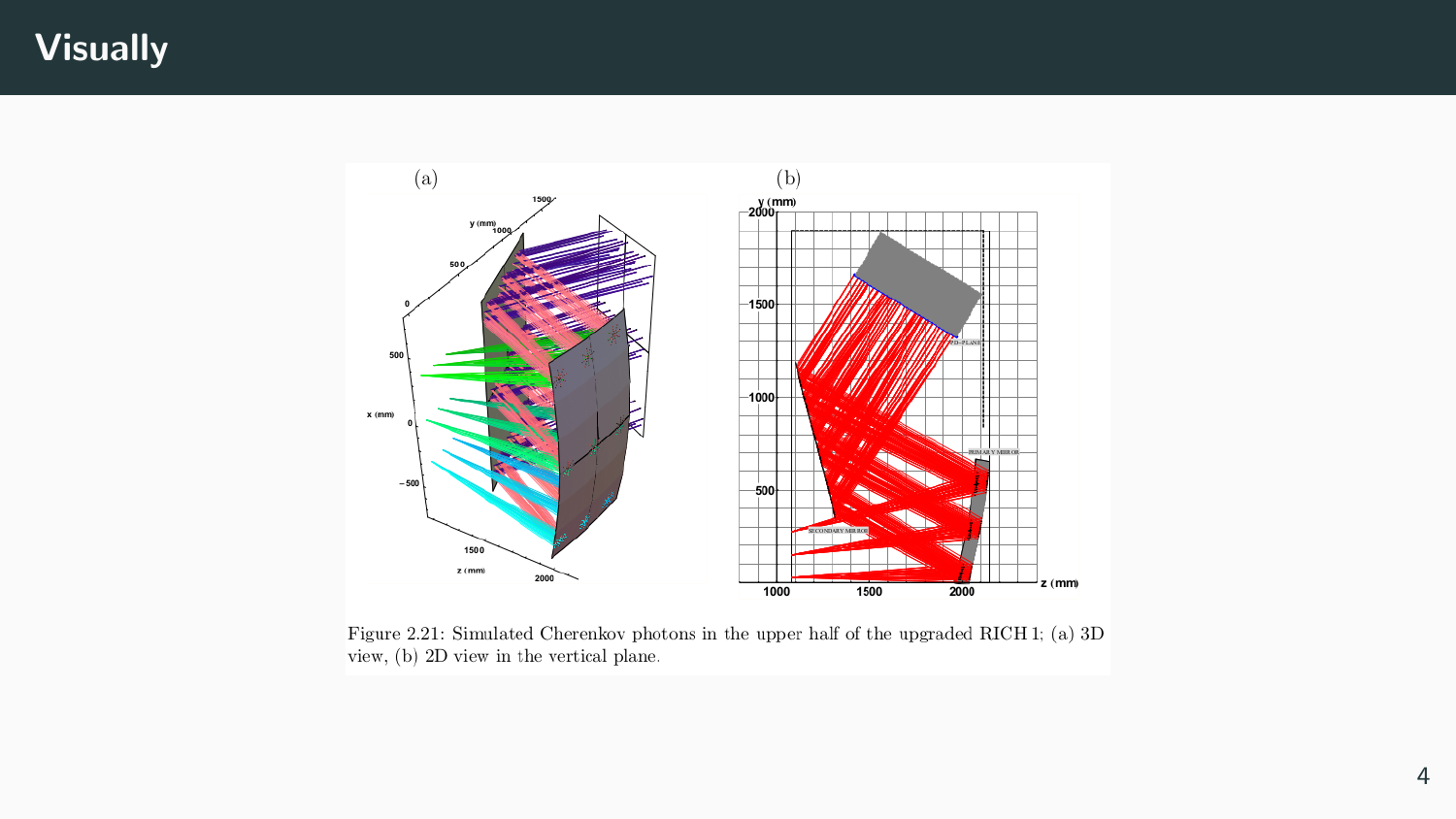The analytical solution consists in *creating photons*, ie. associations of detected pixels in the HPDs / MaPMTs with their originating track segments through the Rich detector.

Once this association is found, a likelihood minimisation algorithm is run in order to find the most likely candidate for each particle.

- Photon creation, heavily involving ray tracing
- Likelihood minimisation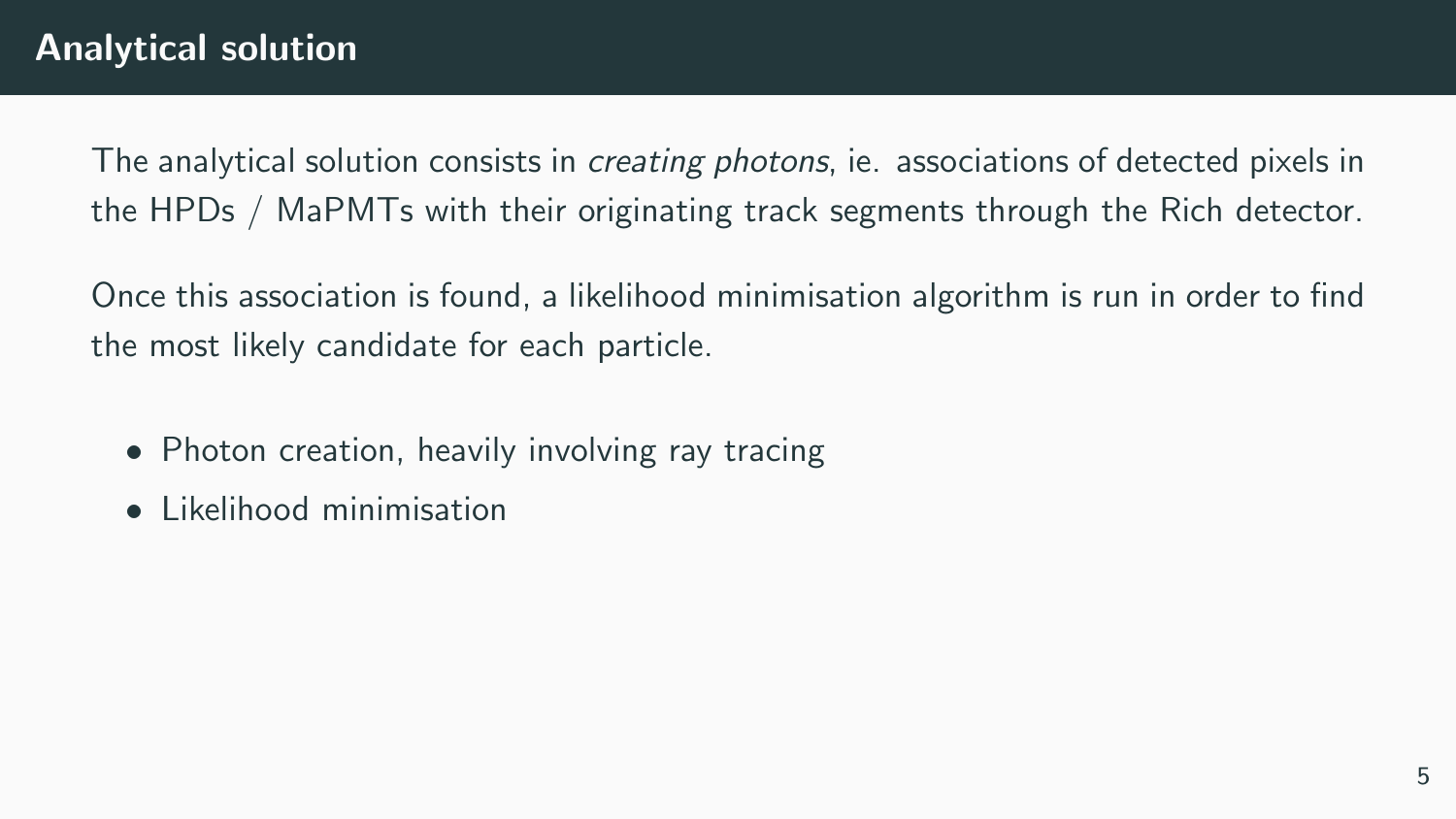The creation of the photons involves a ray tracing algorithm from each segment to the candidate pixels. In turn, this means solving the quartic equation:



Figure 3: (a) Definition of parameters used in the reconstruction of the Cherenkov angles. for a photon emitted from point E, reflected in a spherical mirror at M and detected at D. (b) Definition of the angles describing the direction of a track  $t$  in the lab frame, and a photon p emitted by the track.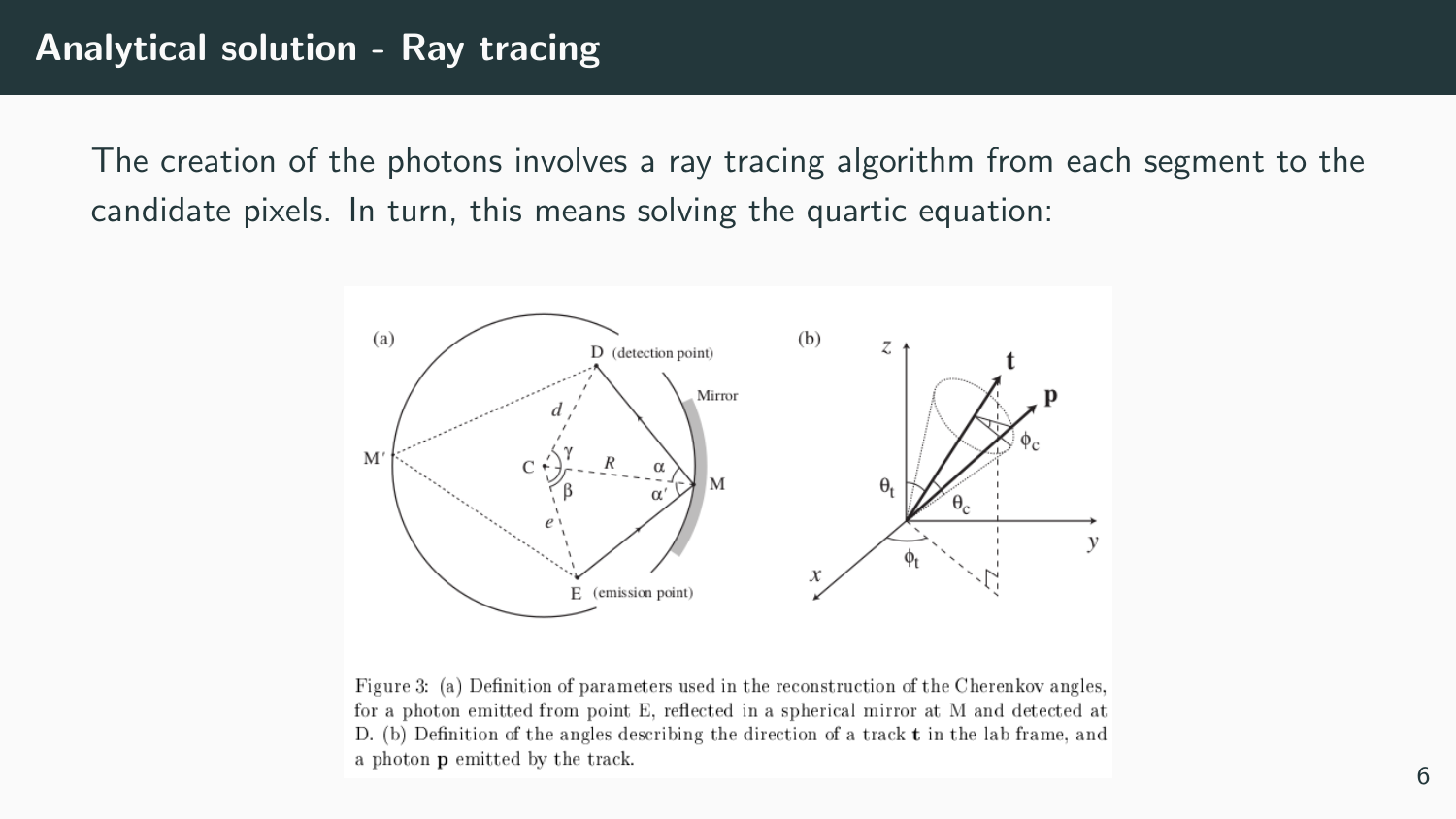In turn, this means solving the quartic equation:

$$
4e^{2}d^{2}\sin^{4}\beta - 4e^{2}d_{y}R\sin^{3}\beta + (d_{y}^{2}R^{2} + (e+d_{x})^{2}R^{2} - 4e^{2}d^{2})\sin^{2}\beta
$$
  
+ 
$$
2ed_{y}(e-d_{x})R\sin\beta + (e^{2} - R^{2})d_{y}^{2} = 0.
$$
 (3)

This can be solved, using for example a routine in the CERN library [6], and gives four solutions for sin  $\beta$ , two complex and two real. Of the real solutions one is the "backward" reflection (that would exist if the mirror were a complete sphere, shown as  $M'$  in Fig. 3); the other is the desired solution, and can be selected from knowledge of the RICH detector geometry. The value of  $\cos \beta$  can then be extracted using Eq. 2, and the coordinates of the reflection point M determined.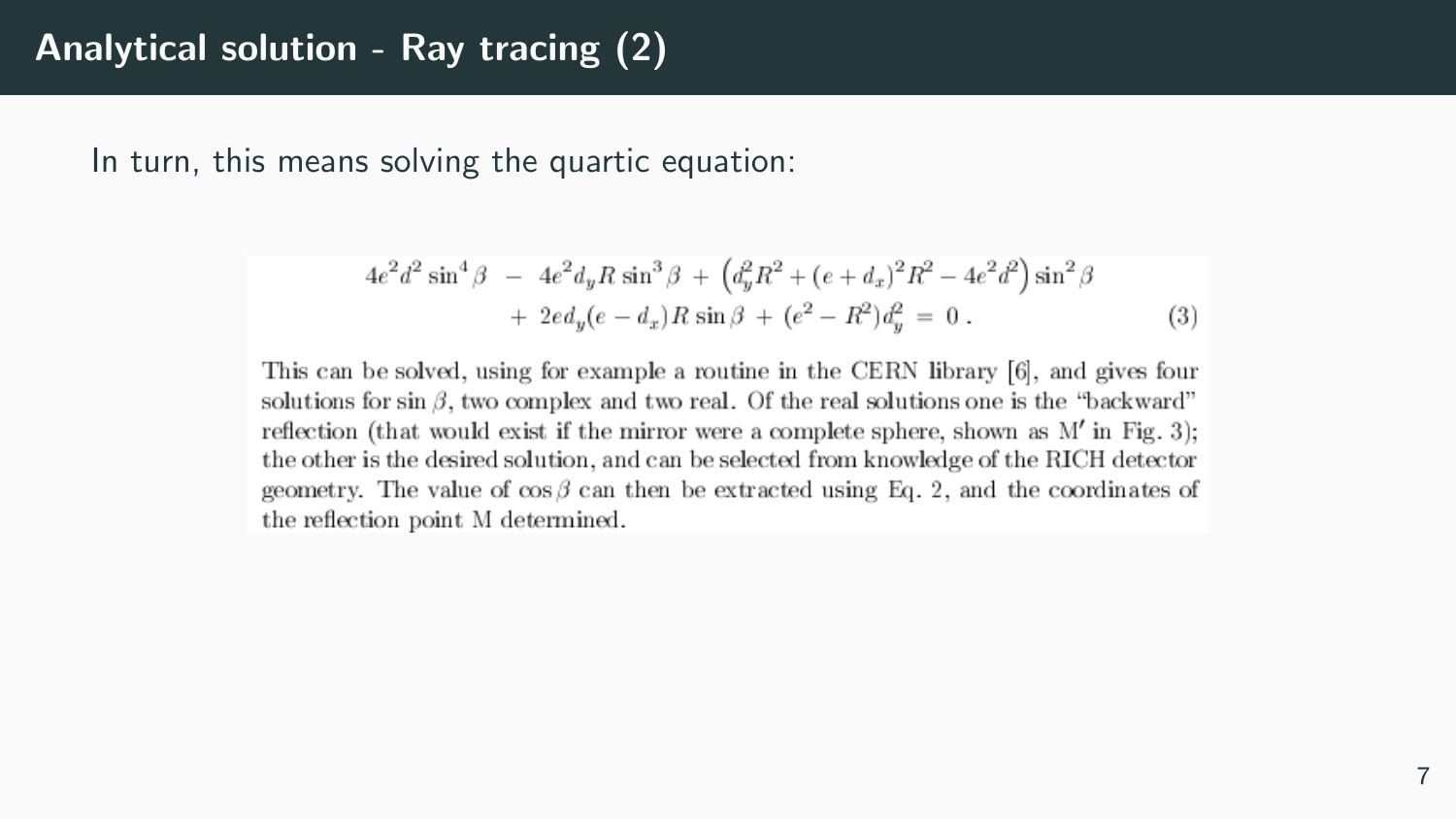Afterwards, each particle segment could be associated with one of six possibilities (electron, pion, muon, kaon, proton, deuteron). A brute-force search would imply solving the intractable problem of testing  $6<sup>n</sup>$  possibilities!

Instead, a local search is done by sequentially finding the best local possibility for each particle. This reduces the search to only testing 6n possibilities, at the cost of possibly falling into a local minimum.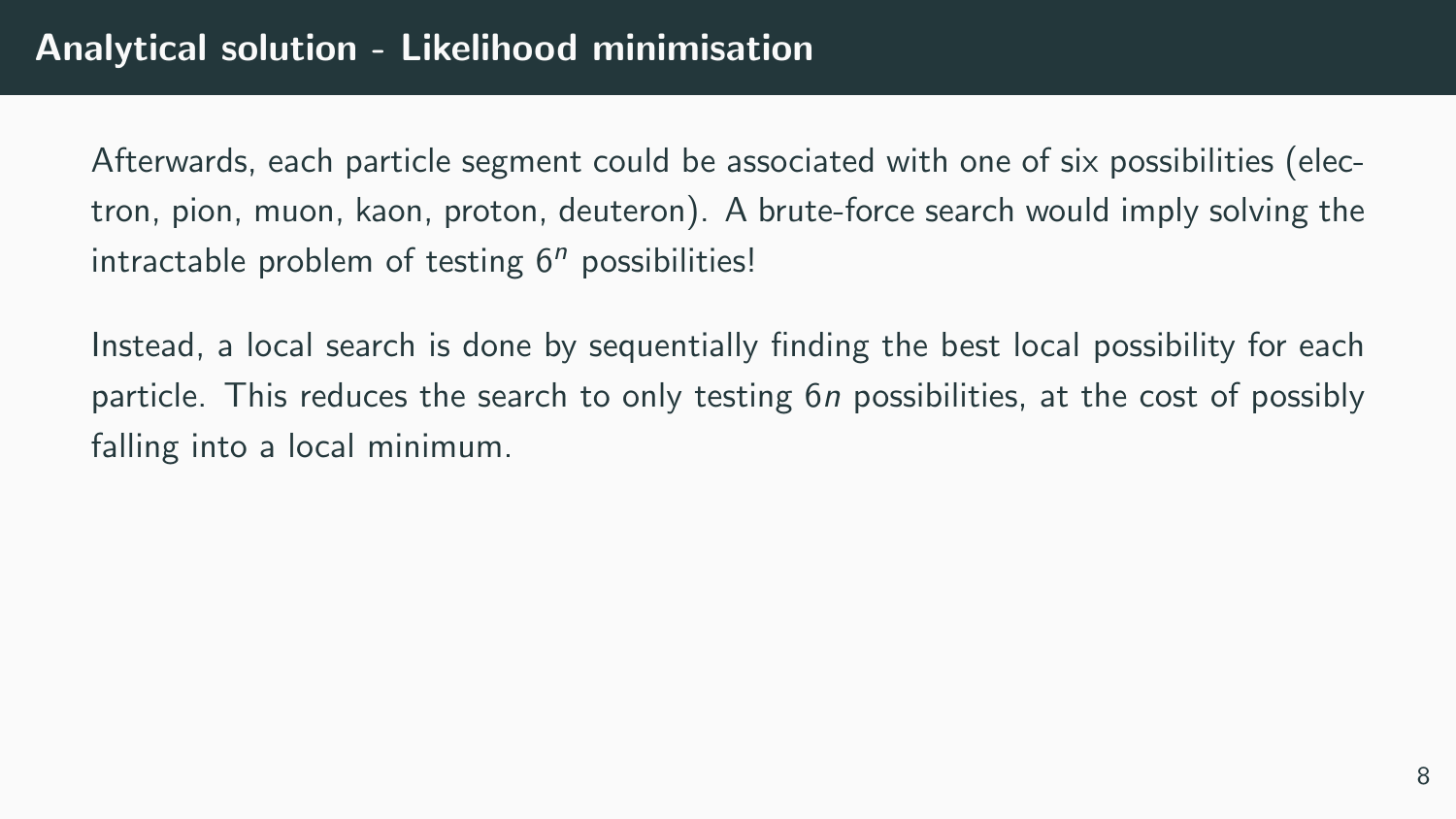## <span id="page-9-0"></span>**[Rico](#page-9-0)**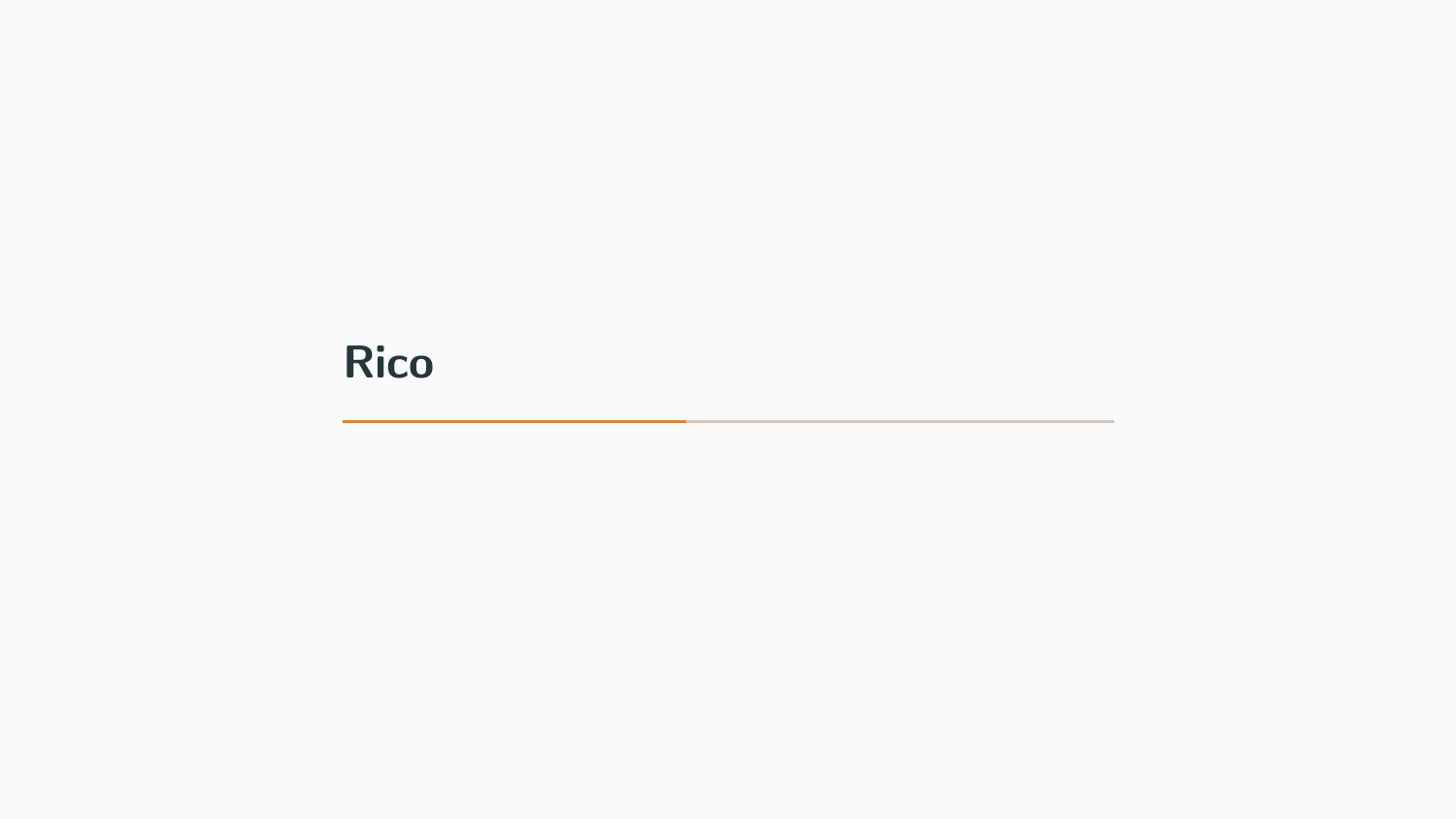Rico is a small set of algorithms to attempt Machine Learning techniques for RICH reconstruction.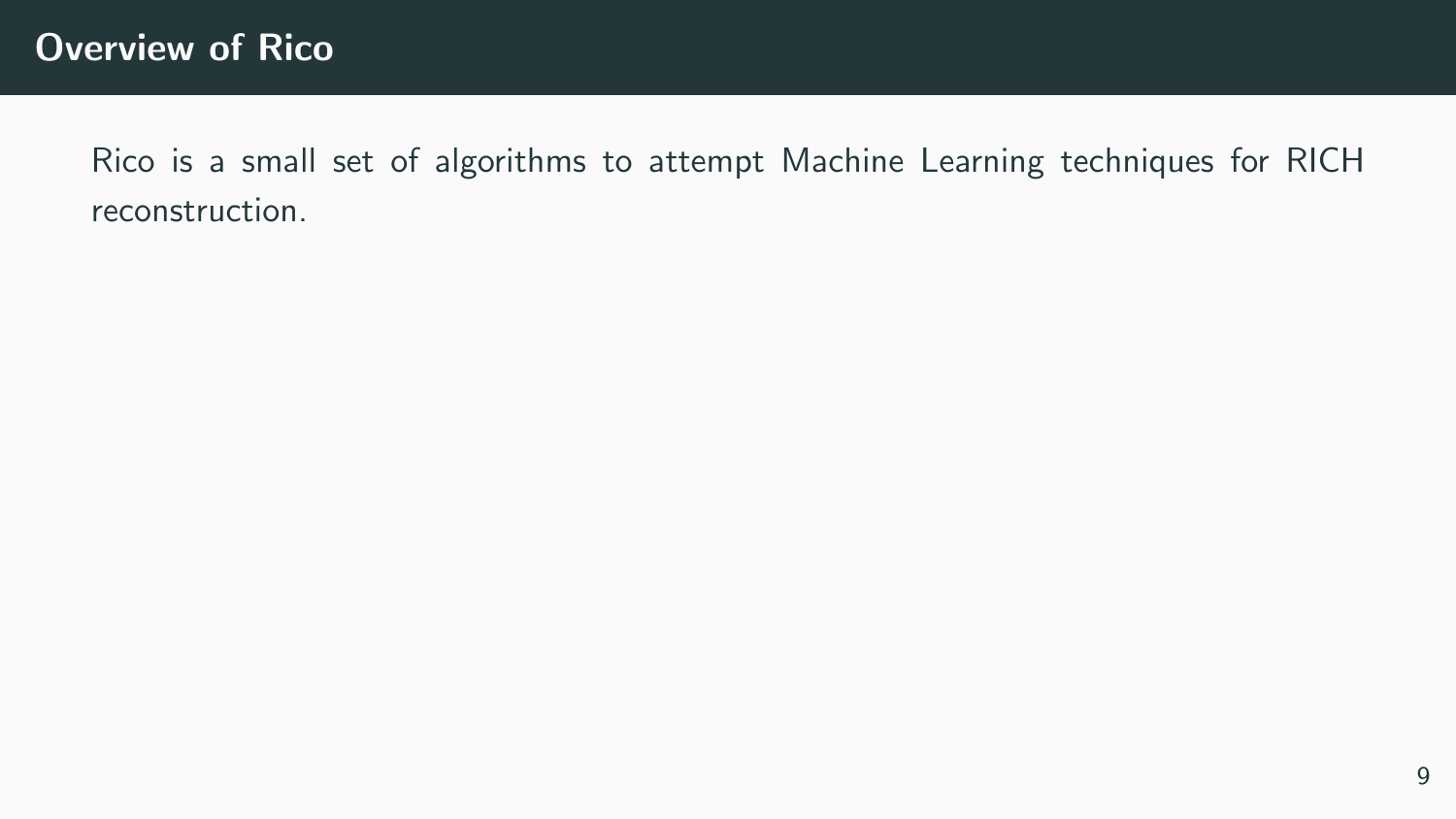It is possible to detect the PID based on the momentum of the track (Y axis - known a priori from the tracking detectors reconstruction) and the radius of the detected circle / ellipsoid in the detectors  $(X axis)$ :

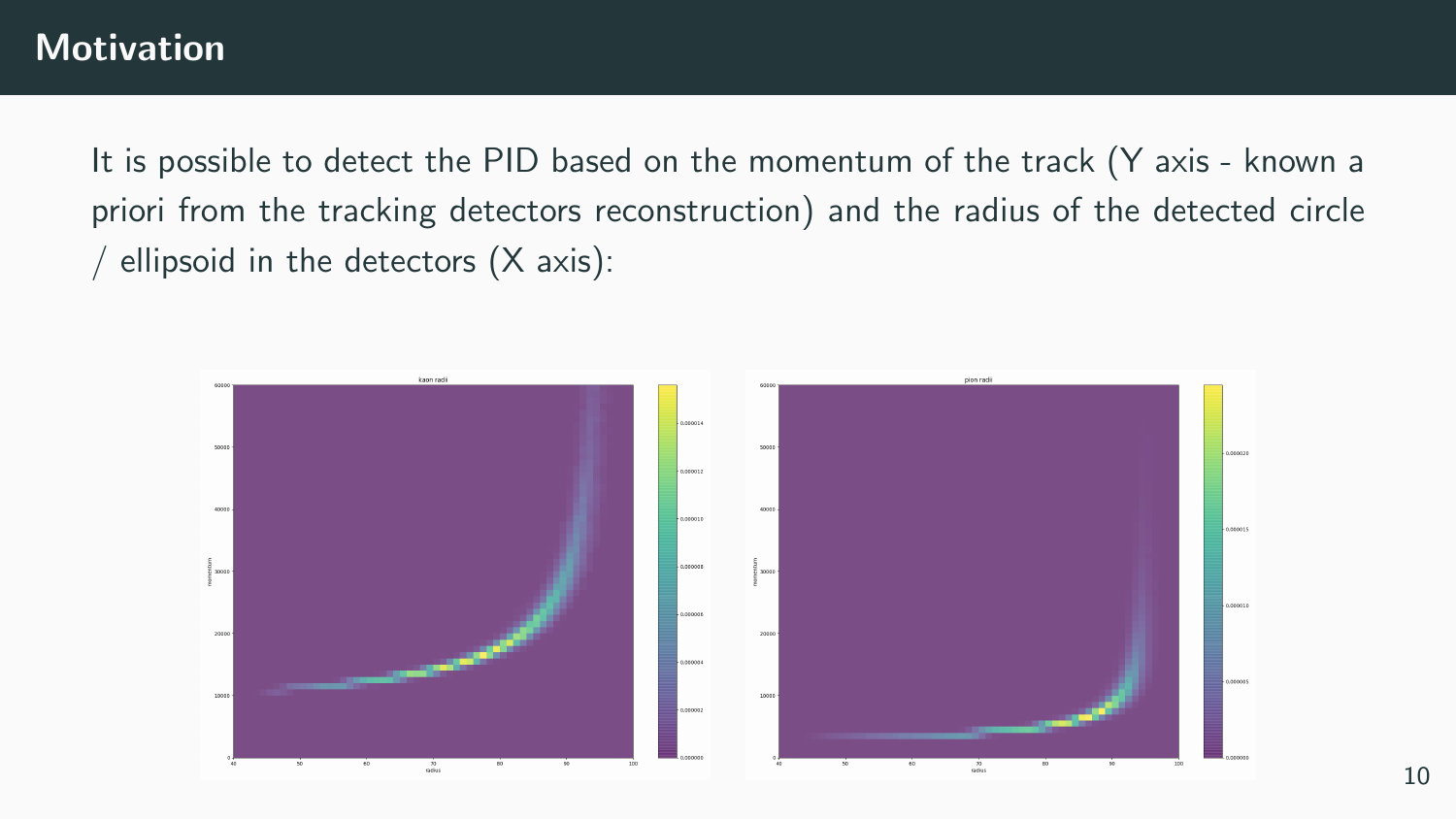We can divide the input tracks into momenta ranges, and determine the correlation between radius and PID for that range:

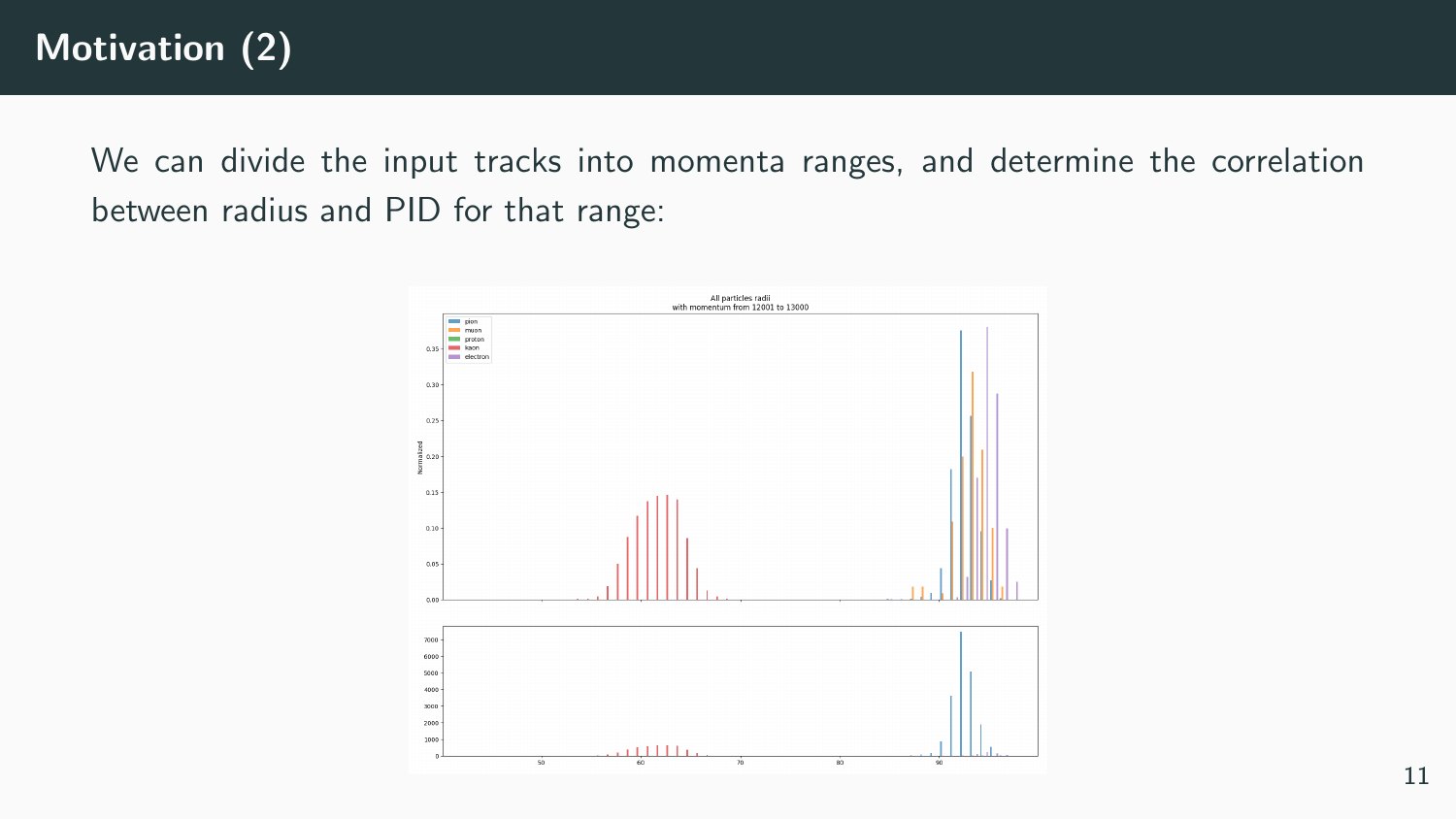This is a view of an event in RICH1. Red dots represent the extrapolated centroid for each reconstructed long track:

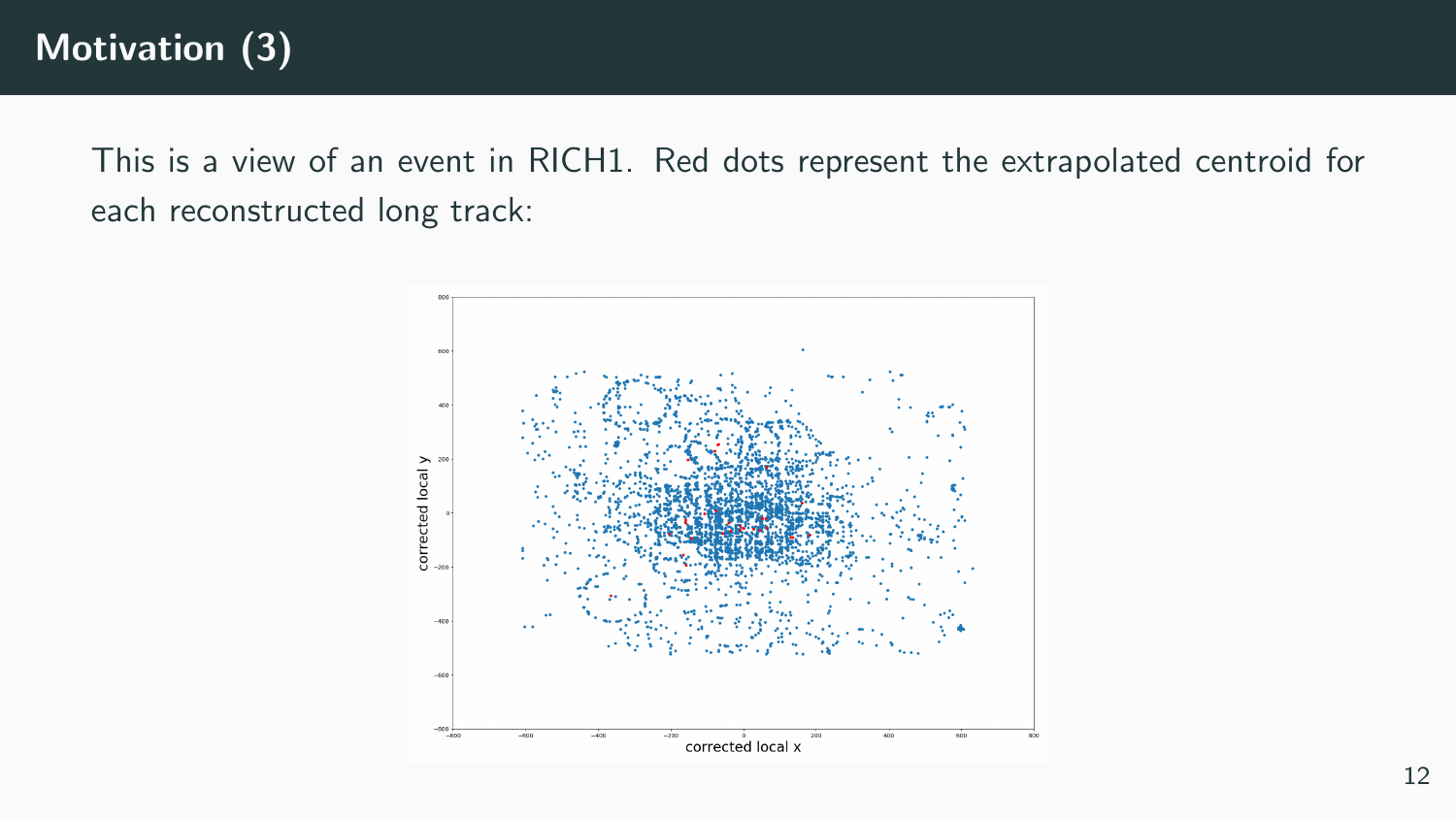If we observe the surrounding area of a single centroid and convert it to polars, we end up with the figures below:



Figure 1: Left: Pion. Right: Electron.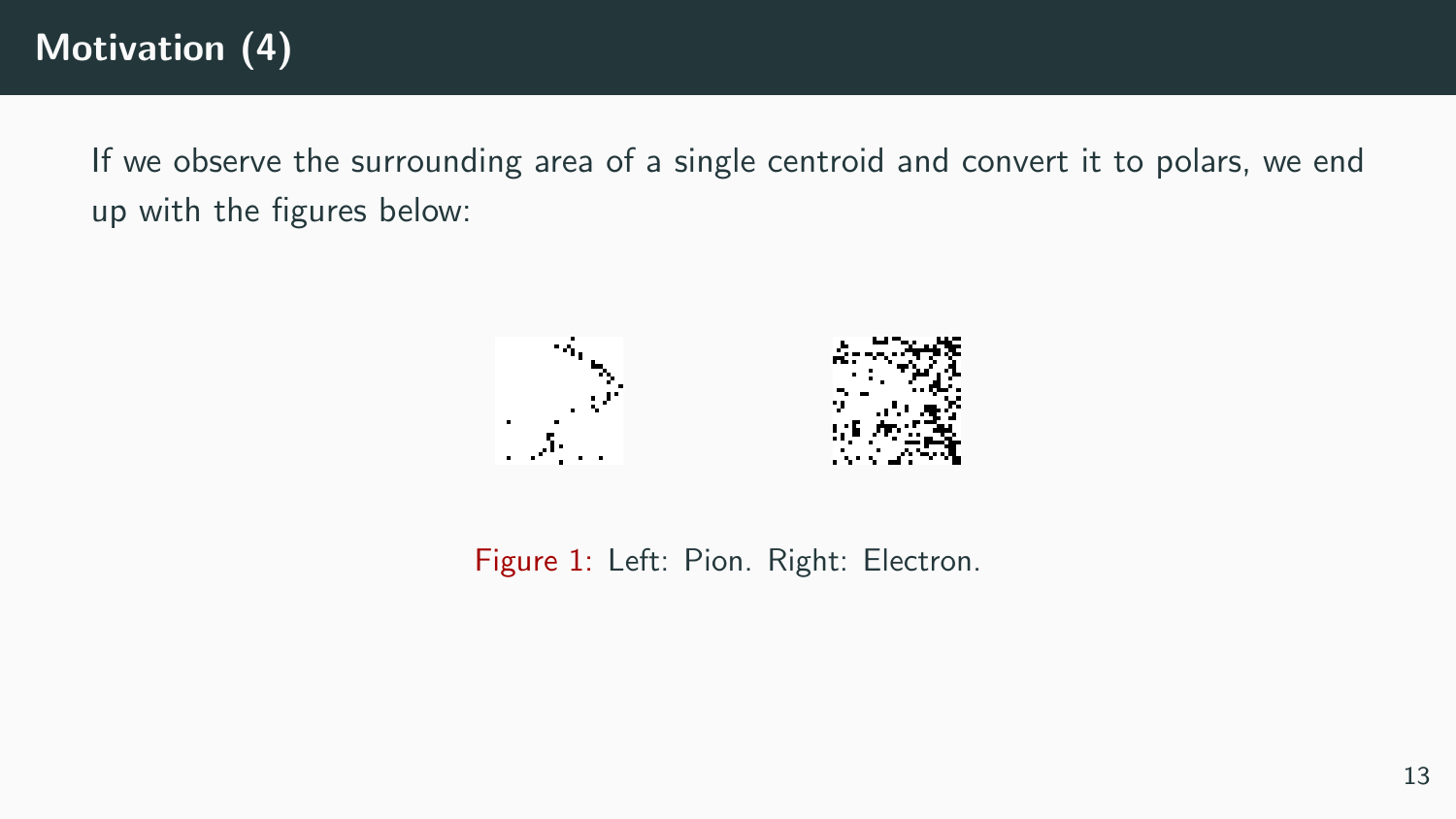We have effectively transformed the RICH reconstruction into a *classification* problem. The input is a binary image, the output is a classification of the particle into one of six possibilities.

Now, we can define various Convolutional Neural Networks in order to solve the problem.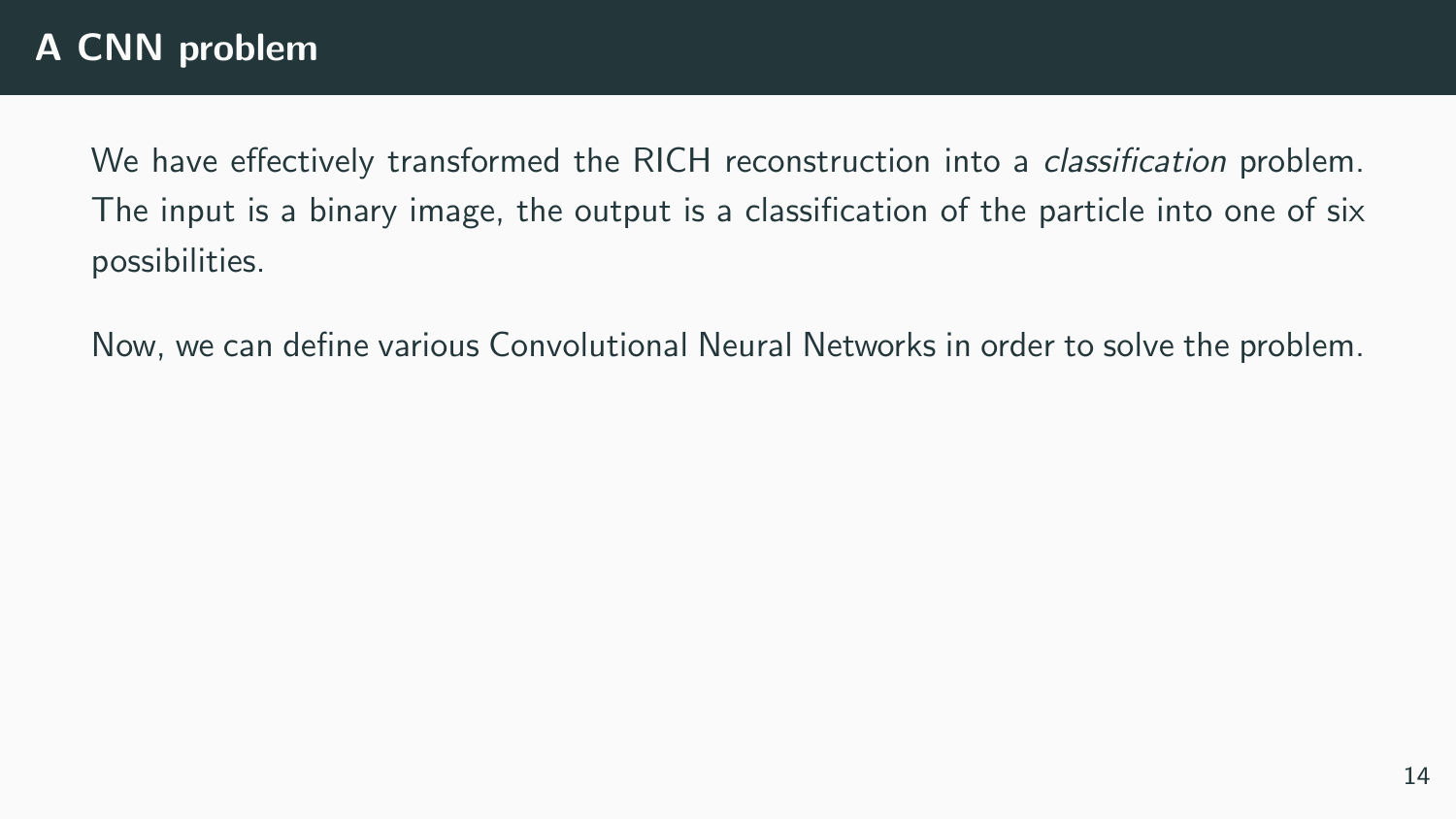Some CNNs are more amenable to solving the problem at hand. In fact, the problem looks very similar to the classical MNIST problem. One such CNN is:

| Layer (type)                                           | Output Shape |                    | Param #  |
|--------------------------------------------------------|--------------|--------------------|----------|
| conv2d_28 (Conv2D)                                     |              | (None, 30, 30, 32) | 320      |
| conv2d_29 (Conv2D) (None, 28, 28, 64)                  |              |                    | 18496    |
| max_pooling2d_13 (MaxPooling (None, 14, 14, 64)        |              |                    | $\Omega$ |
| dropout_23 (Dropout) (None, 14, 14, 64)                |              |                    | $\Omega$ |
| flatten_13 (Flatten) (None, 12544)                     |              |                    | $\Omega$ |
| dense_24 (Dense)                                       | (None, 128)  |                    | 1605760  |
| dropout_24 (Dropout) (None, 128)                       |              |                    | $\Omega$ |
| dense 25 (Dense)                                       | (None, 6)    |                    | 774      |
| Total params: 1,625,350<br>Trainable params: 1,625,350 |              |                    |          |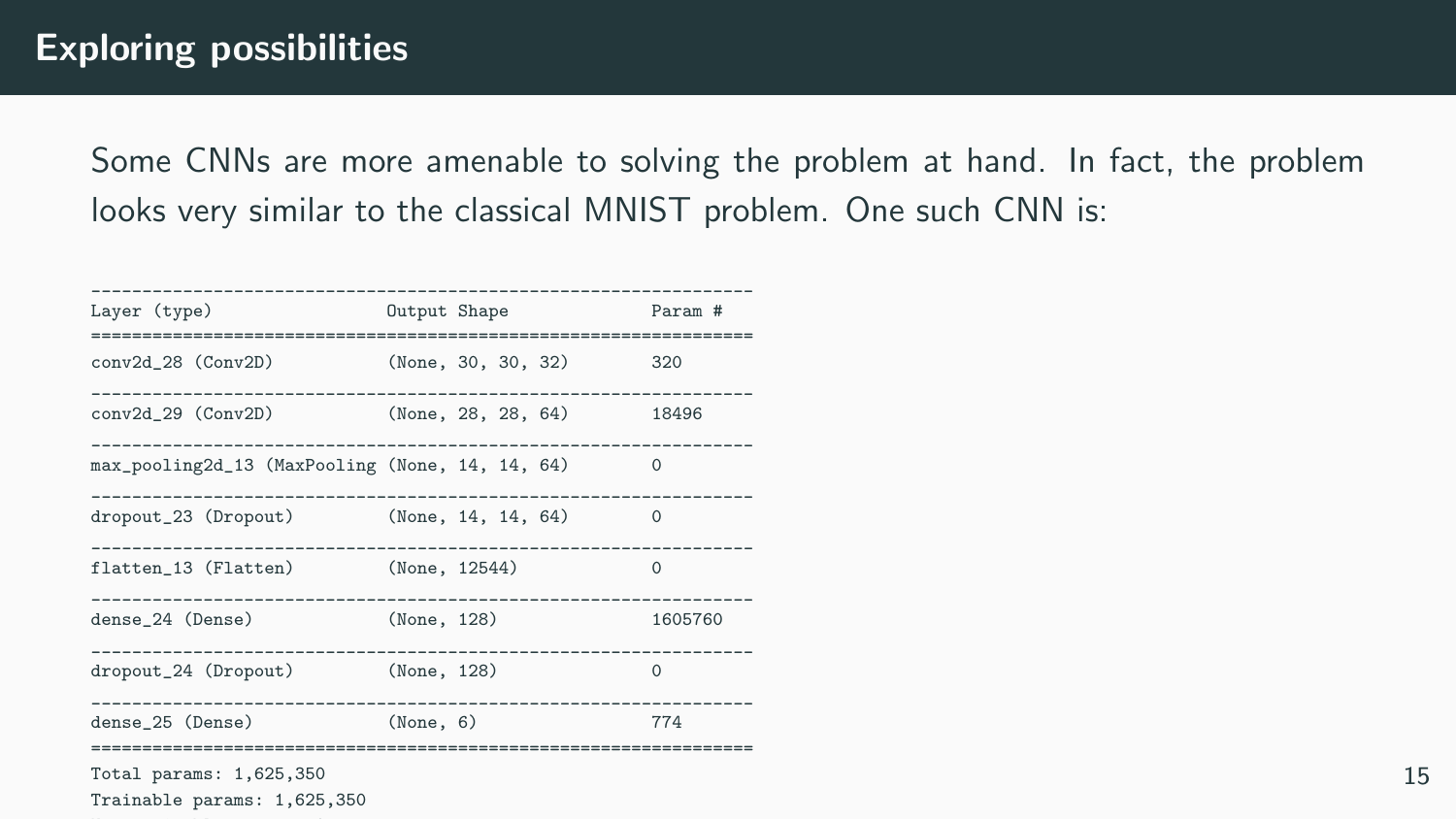### Ongoing research

| $\mathbf{L}$ |                                                                                                                                                                                              |                           |                                                                                                                                                                                 |                                                                                                                                                                                       |
|--------------|----------------------------------------------------------------------------------------------------------------------------------------------------------------------------------------------|---------------------------|---------------------------------------------------------------------------------------------------------------------------------------------------------------------------------|---------------------------------------------------------------------------------------------------------------------------------------------------------------------------------------|
|              |                                                                                                                                                                                              |                           |                                                                                                                                                                                 |                                                                                                                                                                                       |
|              |                                                                                                                                                                                              |                           |                                                                                                                                                                                 |                                                                                                                                                                                       |
|              |                                                                                                                                                                                              |                           |                                                                                                                                                                                 |                                                                                                                                                                                       |
|              |                                                                                                                                                                                              |                           |                                                                                                                                                                                 |                                                                                                                                                                                       |
|              |                                                                                                                                                                                              |                           |                                                                                                                                                                                 |                                                                                                                                                                                       |
|              |                                                                                                                                                                                              |                           |                                                                                                                                                                                 |                                                                                                                                                                                       |
|              | Particle type # particles Accuracy Loss<br>electron 76  0.013158  5.977299<br>0.557407 1.147596<br>muon 12 0.000000 12.524119<br>pion 2058 0.965015 0.140477<br>proton 299 0.304348 2.457402 | $\vert$ 0.034 1.374 0.000 | 0.000 10.084 0.000 5.829<br>$0.000$ $0.000$ $0.000$ $0.369$<br>ID eff (%)   K->K, Pr, D : 90.047 pi->e, m, pi : 87.226<br>MisID eff (%)   K->e,m,pi : 9.953 pi->K,Pr,D : 12.774 | Predictions ("tot)   electron kaon muon pion proton   Purity (",)<br>2.178   55.741<br>$0.034$   0.000<br>66.533 1.005   96.501<br>Efficiency (%)   50.000 71.327 0.000 83.727 48.148 |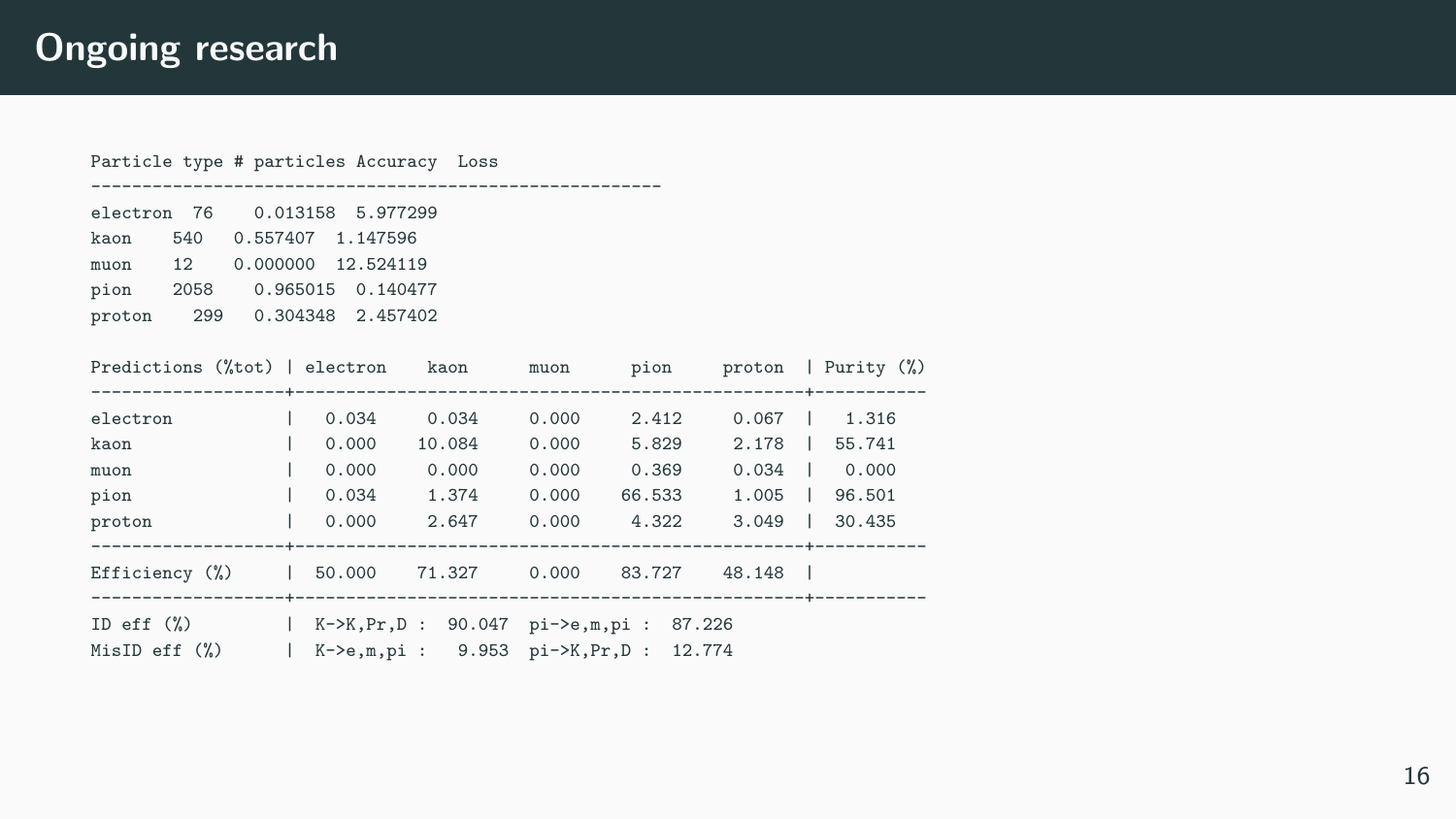I am working on an inference done in  $C_{++}$  back in the framework based on preexisting models.

Hardware optimized for inference is now appearing and is becoming more and more like a viable option. These could also be tested and evaluated: ie. GPUs, Intel Nervana, FPGA, etc.

The ML hype doesn't seem to be going anytime soon, so it is conceivable that these technologies will make it into more affordable solutions, ie. gaming GPUs.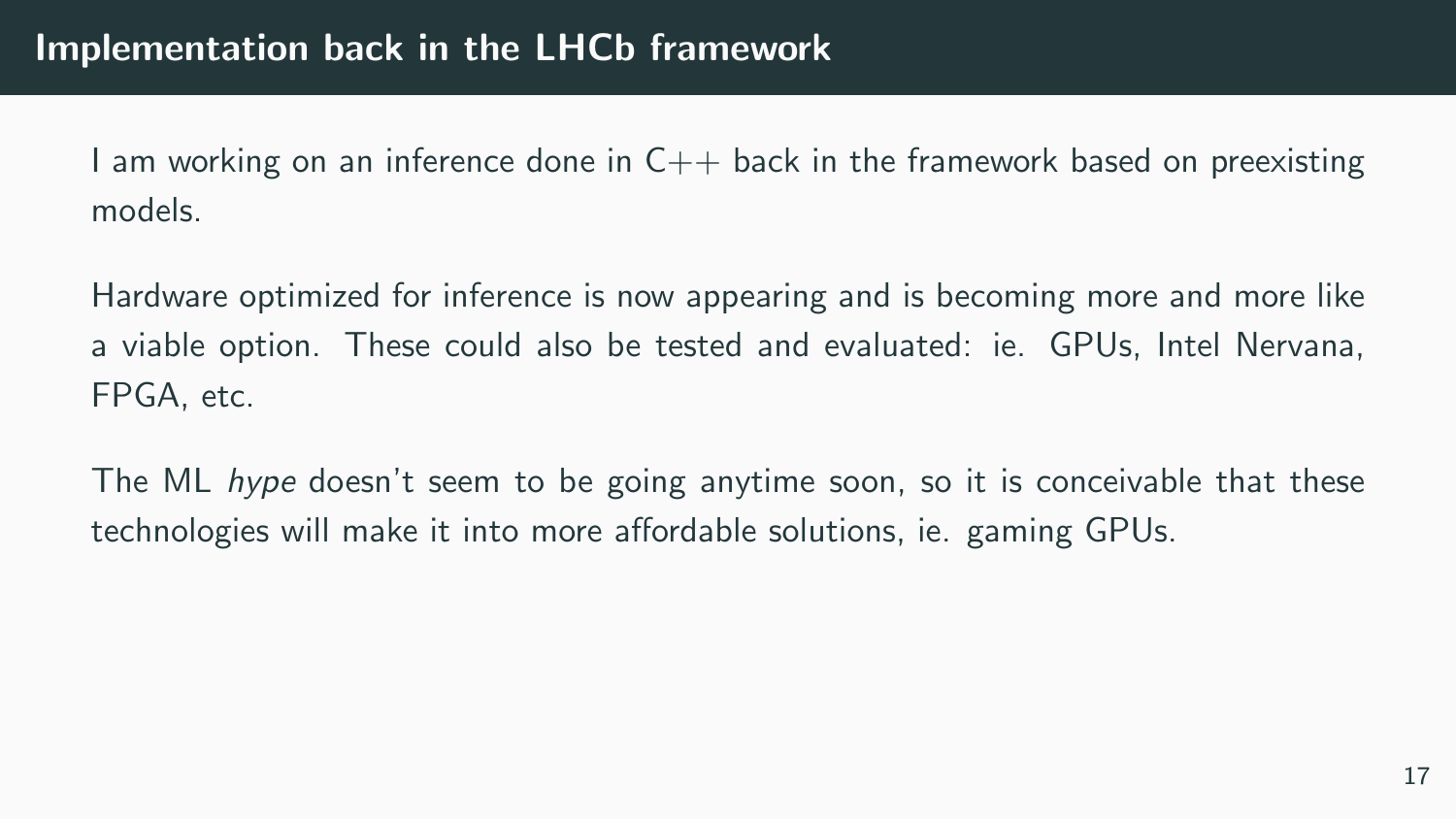I would very much encourage anybody interested in doing research on CNNs to look out for preexisting technologies:

- Keras
- Caffe
- Tensorflow
- Theano

Nvidia GPU-based ML is very accessible and many preexisting models exist in literature.